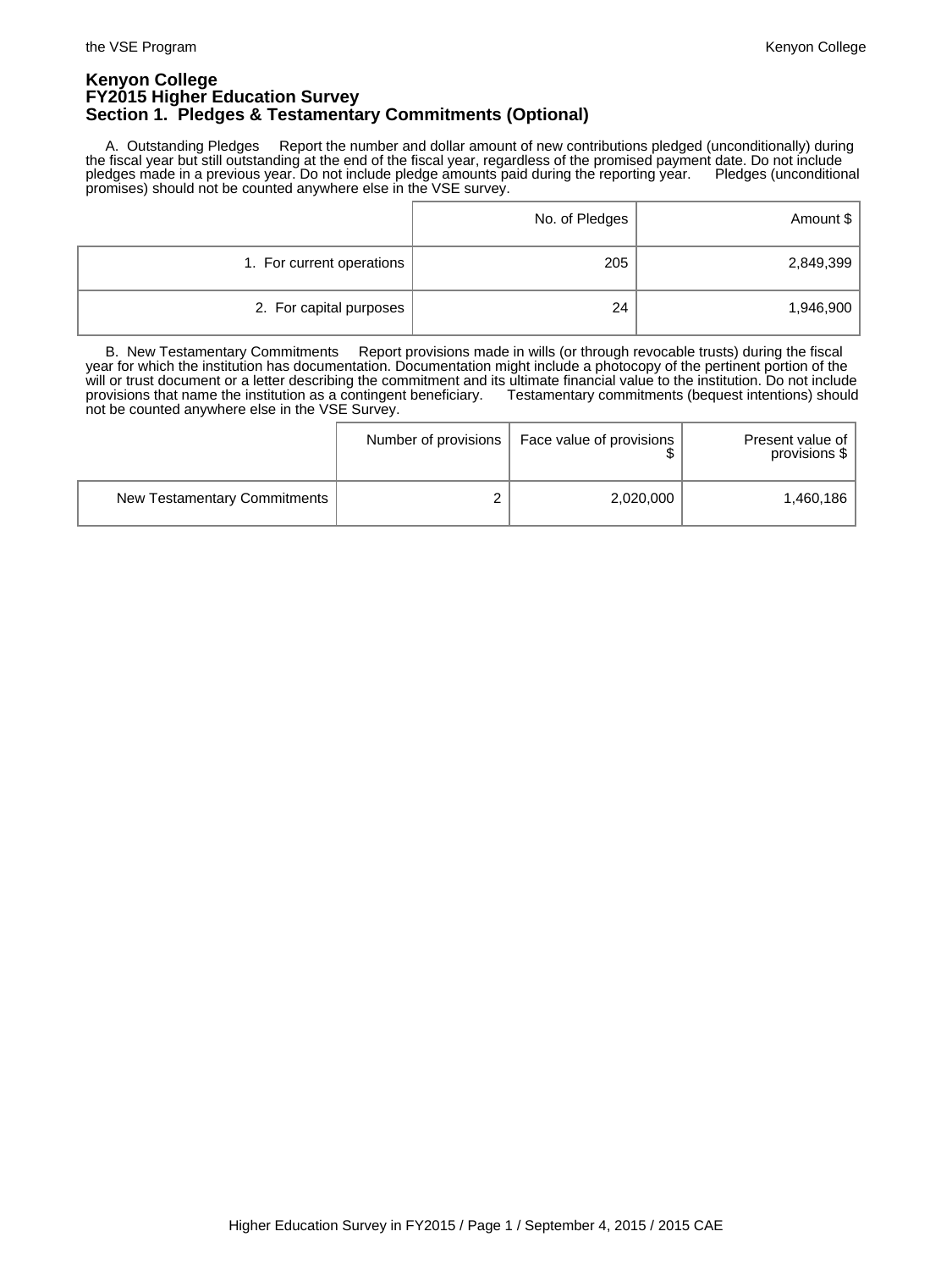### **Kenyon College FY2015 Higher Education Survey Section 2. Finances & Enrollment (Required for All Versions)**

 This entire section must be filled out in order to be listed in the VSE Report and be eligible for the CASE Award Program. For Enrollment and FTEs, report the opening fall headcount or FTE count for the year being reported. Do not report unduplicated annual enrollment. For Endowment, report the market value at the end of the fiscal year being reported. For Expenditures, report the institution's E&G expenditures (read instructions for exclusions) AND the total expenditures of the affiliated foundation, if any.

ENROLLMENT: Count enrollment at the beginning of the academic year being reported (i.e., fall of 2014 for the report covering the 2014-15 fiscal year). All students (except continuing education) are counted: full-time, part-time, resident, extension, non-degree. (DO NOT convert part-time students to full-time equivalents.) FULL-TIME EQUIVALENT ENROLLMENT: Count the FTE enrollment figure as of the beginning of the reporting period, i.e., opening fall FTE enrollment. If the FTE figure is not available, use the formula: the sum of all full-time students plus one-third of the number<br>of part-time students (e.g., three part-time students equal one full-time student). ENDOWMENT/ of part-time students (e.g., three part-time students equal one full-time student).<br>INVESTMENTS: Include all the following: <br>True endowment: funds provident - True endowment : funds provided the institution, the principal of which is ms of the agreement that created the fund. - Term endowment : similar to not expendable by the institution under the terms of the agreement that created the fund. true endowment except that all or part of the funds may be expended after a stated period or upon the occurrence of a certain event as stated in the terms governing the funds. - Quasi-endowment : funds functioning as endowment - funds given to the institution "with no strings attached" or surplus funds that have been added to the endowment fund, the<br>principal of which may be spent at the discretion of the governing board. Public institutions should incl principal of which may be spent at the discretion of the governing board.<br>Public institutions showled institutions showled the combined institutions showled include the found the combi endowment of the foundation and the institution. As a guideline, institutions should enter the amount reported on the<br>NACUBO endowment survey. EXPENDITURES: Include all expenditures for Instruction, Research, Public servic EXPENDITURES: Include all expenditures for Instruction, Research, Public service, Academic support, Student services, Institutional support, Scholarships and fellowships, and Operation and maintenance of<br>physical plant. Exclude Auxiliary Enterprises, Hospital Services, and Independent operations.<br Pub physical plant. Exclude Auxiliary Enterprises, Hospital Services, and Independent operations.<br />
ref> should enter the combined expenditures for the foundation and the institution.

|                                      | FY2014      | FY2015 |
|--------------------------------------|-------------|--------|
| 1. Enrollment - total headcount      | 1,705       |        |
| 2. Enrollment - full-time equivalent | 1,698.0     |        |
| 3. Endowment market value \$         | 212,159,850 |        |
| 4. Expenditures \$                   | 111,350,283 |        |

Notes on Endowment and Expenditures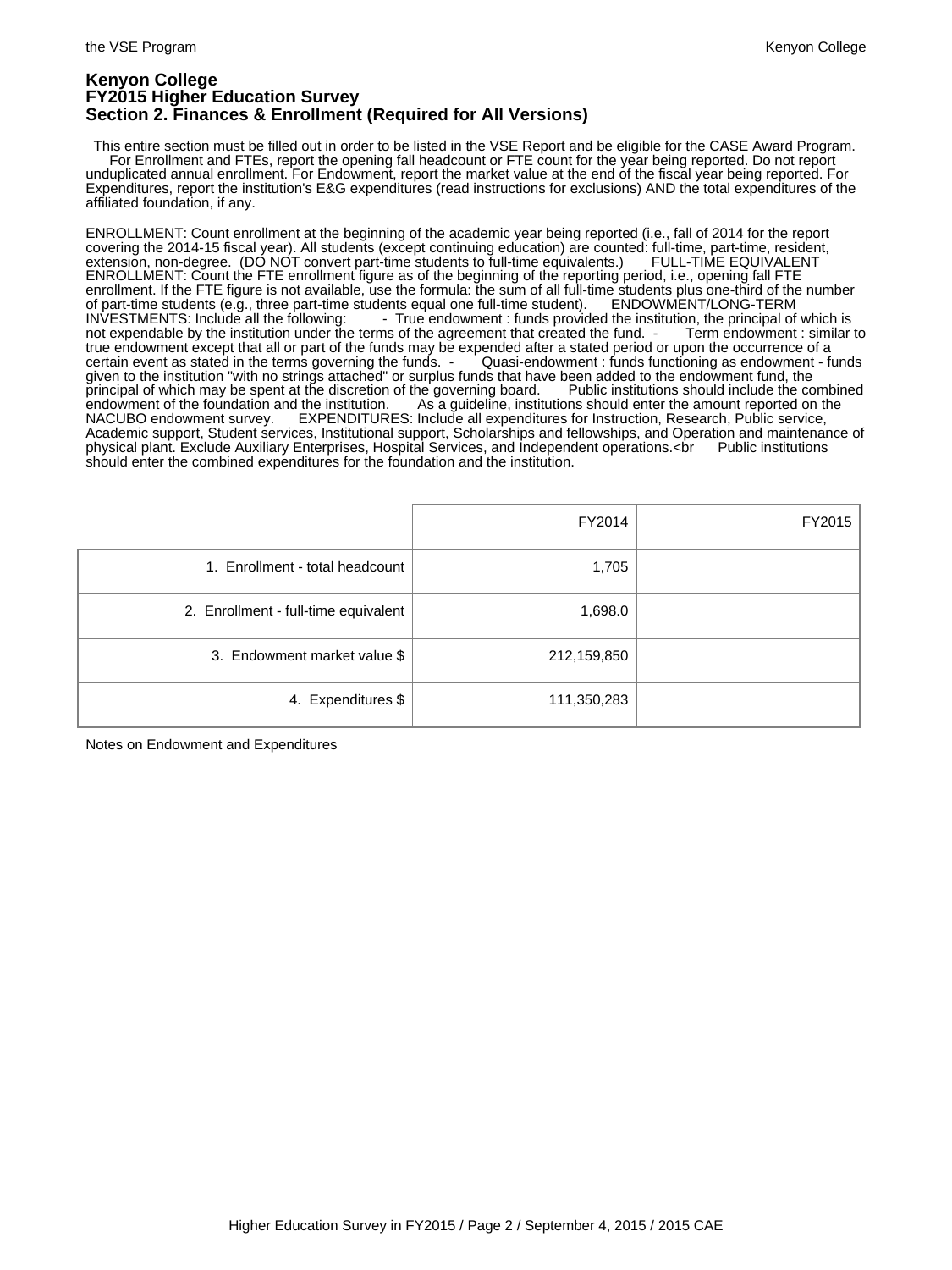# **Kenyon College FY2015 Higher Education Survey Section 3a. Outright Giving: Current Operations ( Full option)**

DO NOT INCLUDE DEFERRED GIFTS IN THIS SECTION. There are three options for completing Section 3: Full, Partial, and Minimal. All forms of the survey count as full participation in the program. So, complete the version where the level of detail corresponds to the level of detail in your records. You might also want to do a shorter version because of time contraints. Please enter 0 where no gift income was received for a particular cell. Every cell below should have a number in it when you are finished.

|                                             | A. Alumni   | <b>B.</b> Parents | C. Other<br>Individuals | D.<br>Foundations | E.<br>Corporations | F. Religious<br>Organizations | G.<br>Fundraising   | H. Other<br>Organizations | I. TOTAL  |
|---------------------------------------------|-------------|-------------------|-------------------------|-------------------|--------------------|-------------------------------|---------------------|---------------------------|-----------|
| Unrestricted<br>1.                          | 2,748,898   | 1,075,733         | 133,937                 | 559,880           | 196,289            | 55                            | Consortia<br>21,450 | 397,535                   | 5,133,777 |
| Restricted 2.<br>Academic Divs.             | 270         | 0                 | 240                     | 2,500             | 250                | $\mathbf 0$                   | 0                   | 11,800                    | 15,060    |
| 3. Faculty & Staff<br>Compensation          | $\mathsf 0$ | 0                 | $\mathbf 0$             | 6,358             | $\mathbf 0$        | $\mathbf 0$                   | 0                   | 9,900                     | 16,258    |
| 4. Research                                 | $\mathsf 0$ | 0                 | $\mathbf 0$             | $\mathbf 0$       | $\mathbf 0$        | $\mathbf 0$                   | 0                   | 35,000                    | 35,000    |
| 5. Public Service &<br>Extension            | 0           | $\mathbf 0$       | 250                     | 800,000           | $\mathbf 0$        | $\mathbf 0$                   | 0                   | 11,000                    | 811,250   |
| 6. Library                                  | 1,250       | 0                 | $\mathbf 0$             | $\mathbf 0$       | $\mathbf 0$        | $\mathbf 0$                   | 0                   | $\Omega$                  | 1,250     |
| 7. Operation & Maint.<br>of Plant           | 18,500      | 0                 | $\mathbf 0$             | 736,755           | $\mathbf 0$        | 0                             | 0                   | $\mathbf 0$               | 755,255   |
| 8. Student Financial<br>Aid                 | 11,236      | 21,399            | 100                     | 100,000           | 0                  | 1,500                         | 51,964              | 106,600                   | 292,799   |
| 9. Athletics                                | 1,175       | 46,253            | 875                     | 0                 | 6,316              | 0                             | 0                   | 5,200                     | 59,819    |
| 10. Other Restricted                        | 340,826     | 74,278            | 153,125                 | 1,101,944         | 43,591             | 0                             | 0                   | 102,650                   | 1,816,414 |
| 11. Total Restricted<br>$(2-10)$            | 373,257     | 141,930           | 154,590                 | 2,747,557         | 50,157             | 1,500                         | 51,964              | 282,150                   | 3,803,105 |
| 12. Total Outright for<br>Curr. Ops. (1&11) | 3,122,155   | 1,217,663         | 288,527                 | 3,307,437         | 246,446            | 1,555                         | 73,414              | 679,685                   | 8,936,882 |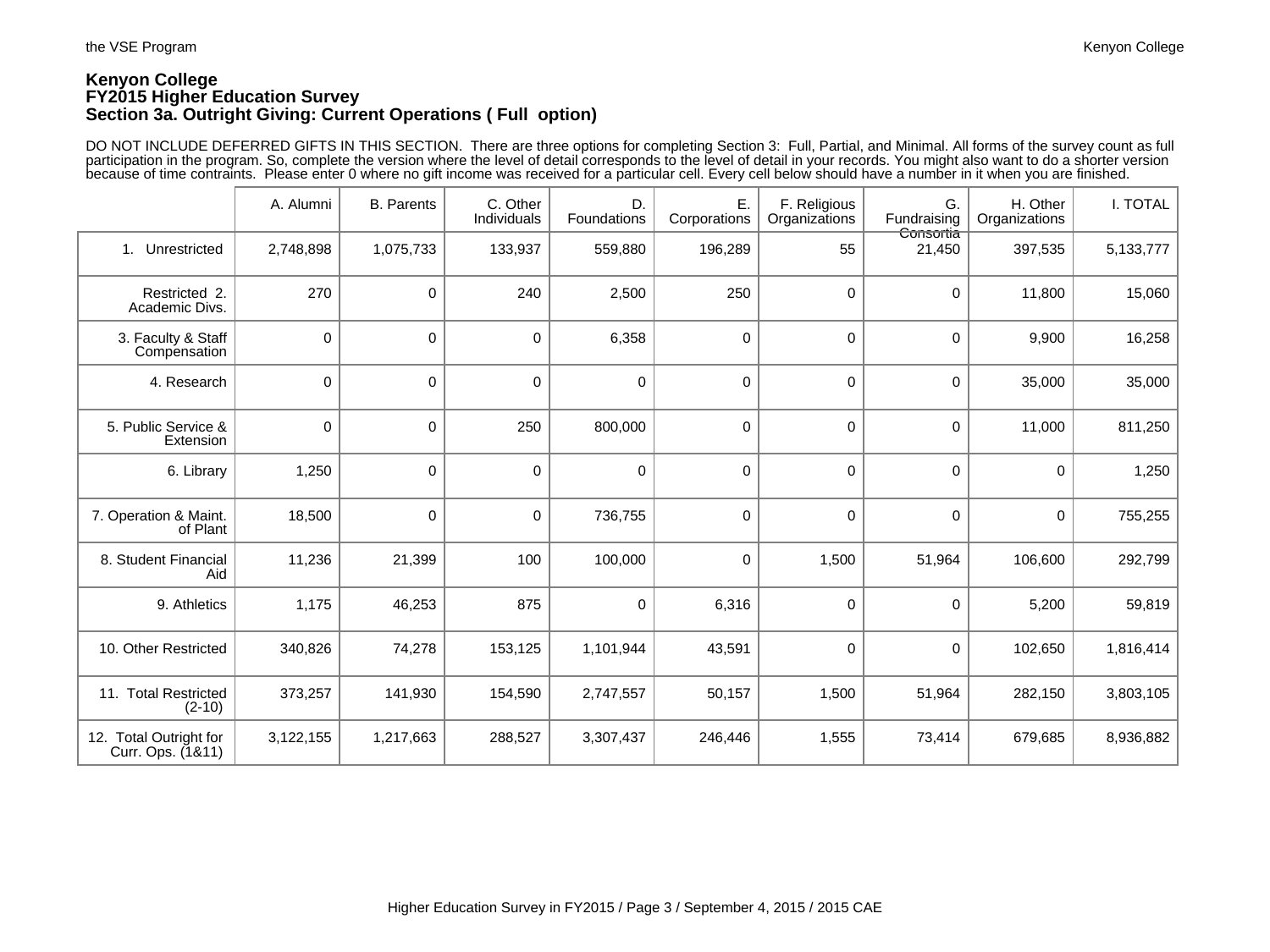## **Kenyon College FY2015 Higher Education Survey Section 3b. Outright Giving: Capital Purposes**

 Do not include deferred gifts in this section. Please enter 0 where no gift income was received for a particular cell. Every cell below should have a number in it when you are finished! DO NOT INCLUDE CORPORATE PARTNERSHIPS ANYWHERE ON THE VSE SURVEY. THESE INCLUDE THE PLM SOFTWARE<br>AGREEMENTS AND OTHER SUCH ARRANGEMENTS THROUGH THE PACE PARTNERSHIPS.

|                                                  | A. Alumni  | <b>B.</b> Parents | C. Other<br>Individuals | D.<br>Foundations | Е.<br>Corporations | F. Religious<br>Organizations | G.<br>Fundraising | H. Other<br>Organizations | i. Total   |
|--------------------------------------------------|------------|-------------------|-------------------------|-------------------|--------------------|-------------------------------|-------------------|---------------------------|------------|
| 1. Prop., Build.<br>& Equipment                  | 11,018,108 | 350,494           | 275                     | 1,379,583         | 6,324              | 0                             | Consortia         | 127,500                   | 12,882,284 |
| 2. Endowment -<br>Unrestricted                   | 3,500      | 0                 | $\Omega$                | $\mathbf 0$       |                    | 0                             |                   |                           | 3,500      |
| 3. Endowment -<br>Restricted                     | 2,242,038  | 364,668           | 102,989                 | 1,324,122         | 41,150             | 0                             | 0                 | 86,870                    | 4,161,837  |
| 4. Loan Funds                                    |            |                   | 0                       | 0                 | $\Omega$           | 0                             |                   |                           | 0          |
| 5. Total Outright for<br><b>Capital Purposes</b> | 13,263,646 | 715,162           | 103,264                 | 2,703,705         | 47,474             | 0                             | 0                 | 214,370                   | 17,047,621 |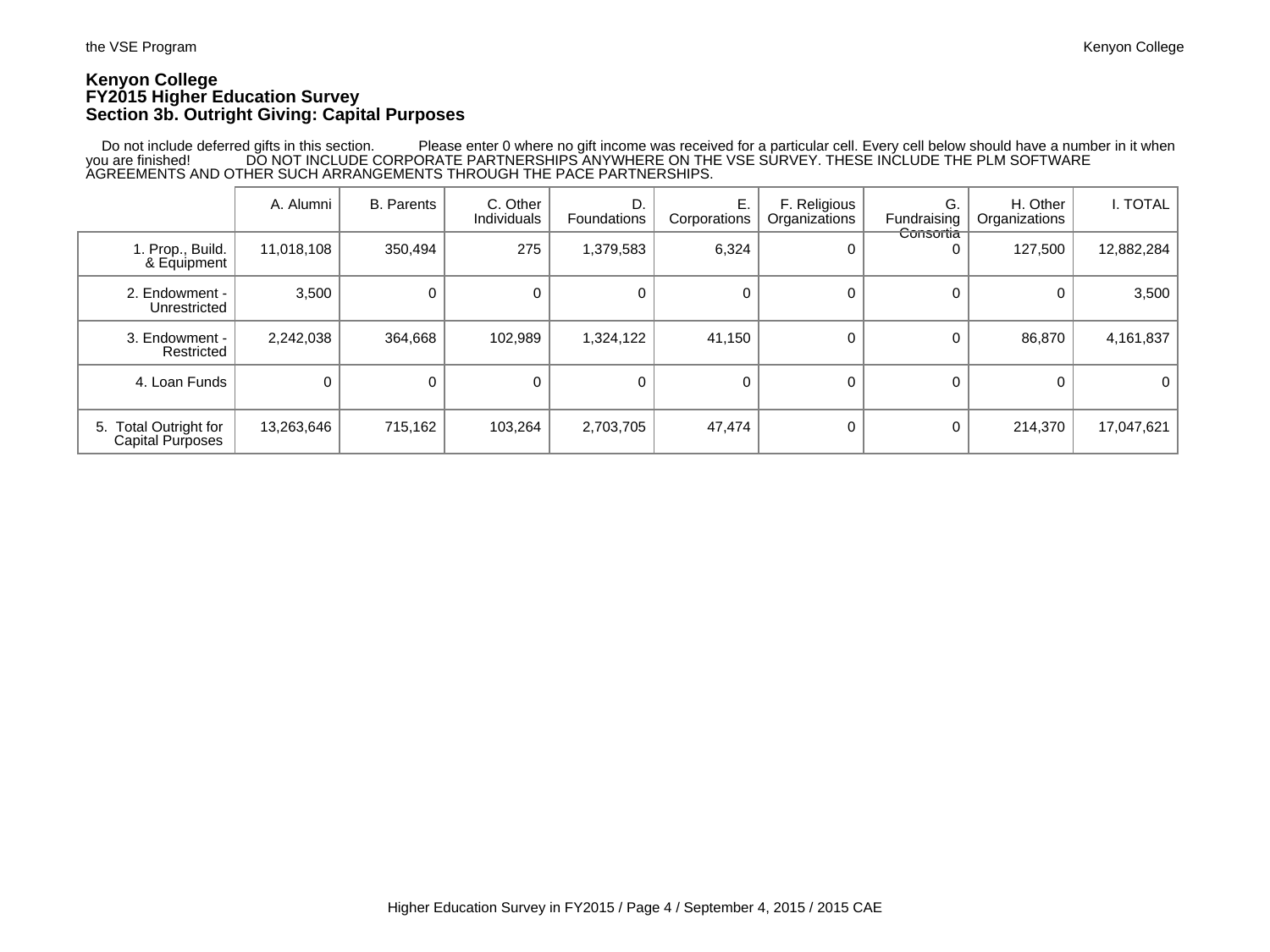#### **Kenyon College FY2015 Higher Education Survey Section 3c. Deferred Giving**

 Please report both Face Value (FV) and Present Value (PV). The Present Value for VSE purposes is defined as the tax deduction to the donor as allowed by the IRS. You must report both. If you find your records do not contain both figures, please contact VSE Support and request help. The survey cannot be accepted without face and<br>present value figures. There is a deferred gift calculator There is a deferred gift calculator at <a href="http://www.cae.org/vsestandards" target="\_blank">www.cae.org.vsestandards . only for newly established deferred gifts or gifts that had funds added to them this year. Deferred gifts are ONLY: 1. Charitable Remainder Trusts. 2. Charitable Gift Annuities 3. Pooled Income Funds 4. Remainder Interest in Property. They are reported only when established, not when realized. DO NOT RECORD pledges, bequest intentions, gifts from IRAs, or gifts of life insurance in this section. Please enter 0 where no gift income was received for a particular cell. Every cell below should have a number in it when you are finished.

|                                | A. Alumni - FV | B. Alumni - PV | C. Parents - FV | D. Parents - PV | E. Others - FV | F. Others - PV | G. Total Face<br>Value | H. Total  <br>Present Value |
|--------------------------------|----------------|----------------|-----------------|-----------------|----------------|----------------|------------------------|-----------------------------|
| 1. Endowment -<br>Unrestricted |                |                |                 |                 | 0              |                |                        |                             |
| 2. Endowment -<br>Restricted   |                |                | O               |                 | 0              |                |                        |                             |
| 3. Other Purposes              |                |                | 0               |                 | 0              |                |                        | U                           |
| 4. Total Deferred Giving       |                |                | 0               |                 | 0              |                |                        | 0                           |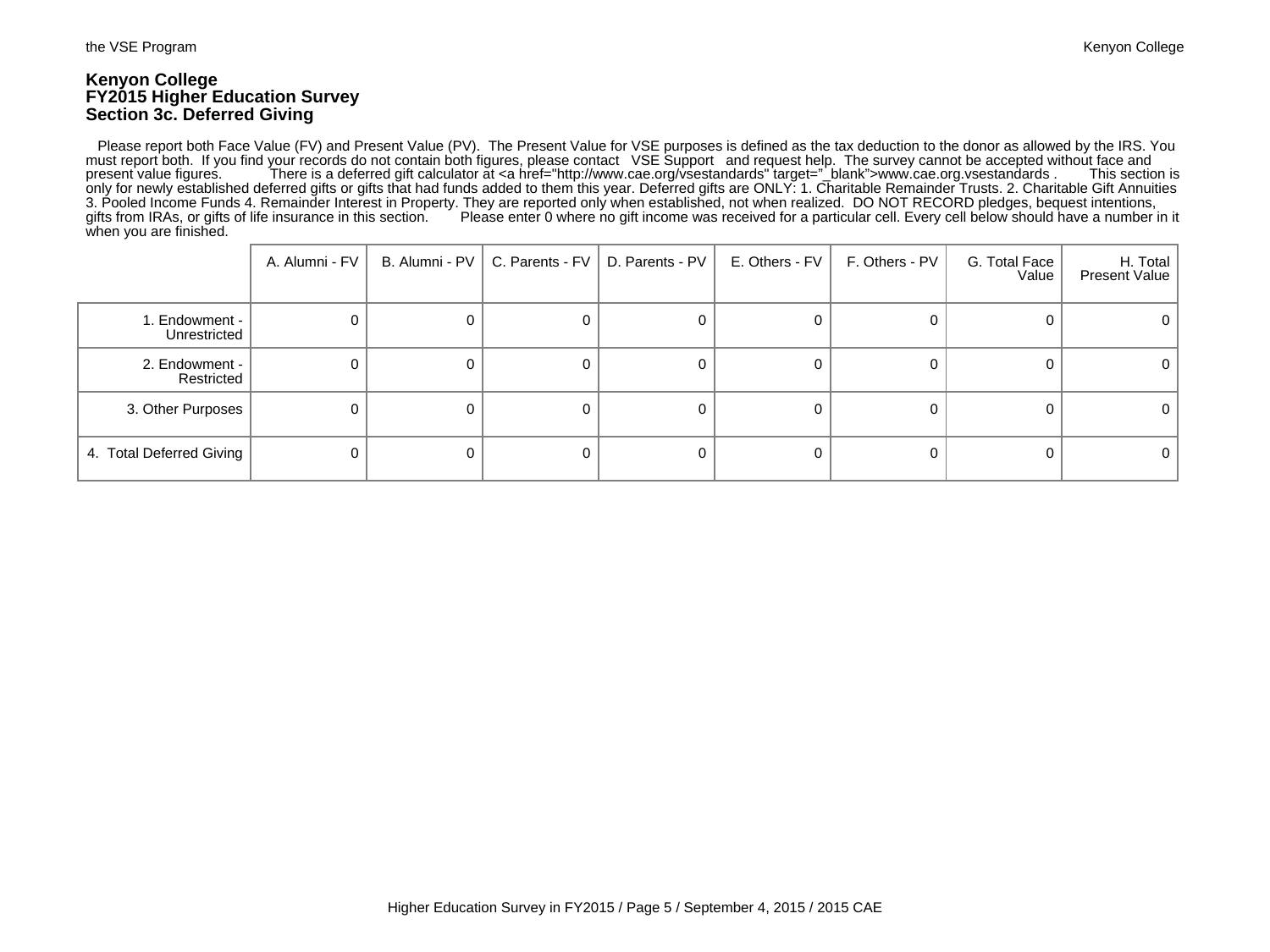# **Kenyon College FY2015 Higher Education Survey Section 3d. Gift Income Summary**

This summary pulls together total rows from Section 3.a, 3.b, and 3.c. When you enter the data online, this section is filled in automatically. There is no data entry required.

|                                                    | A. Alumni   | B. Parents | C. Other<br>Individuals | D.<br><b>Foundations</b> | Ε.<br>Corporations | F. Religious<br>Organizations | G.<br>Fundraising<br>Consortia | H. Other<br>Organizations | I. GRAND<br><b>TOTAL</b> |
|----------------------------------------------------|-------------|------------|-------------------------|--------------------------|--------------------|-------------------------------|--------------------------------|---------------------------|--------------------------|
| 1. Total Outright for<br><b>Current Operations</b> | 3,122,155   | 1,217,663  | 288,527                 | 3,307,437                | 246,446            | 1,555                         | 73,414                         | 679,685                   | 8,936,882                |
| 2. Total Outright for<br>Capital Purposes          | 13,263,646  | 715,162    | 103,264                 | 2,703,705                | 47,474             | 0                             | 0                              | 214,370                   | 17,047,621               |
| 3. Total Deferred at<br><b>Present Value</b>       | 0           | 0          | 0                       |                          |                    |                               |                                |                           | 0                        |
| <b>Official Total Using</b><br>Present Value       | 16,385,801  | 1,932,825  | 391,791                 | 6,011,142                | 293,920            | 1,555                         | 73,414                         | 894,055                   | 25,984,503               |
|                                                    |             |            |                         |                          |                    |                               |                                |                           |                          |
| <b>Total Deferred at</b><br>Face Value             | $\mathbf 0$ | 0          | 0                       |                          |                    |                               |                                |                           | $\mathbf{0}$             |
| <b>Total Using Face</b><br>Value                   | 16,385,801  | 1,932,825  | 391,791                 |                          |                    |                               |                                |                           | 25,984,503               |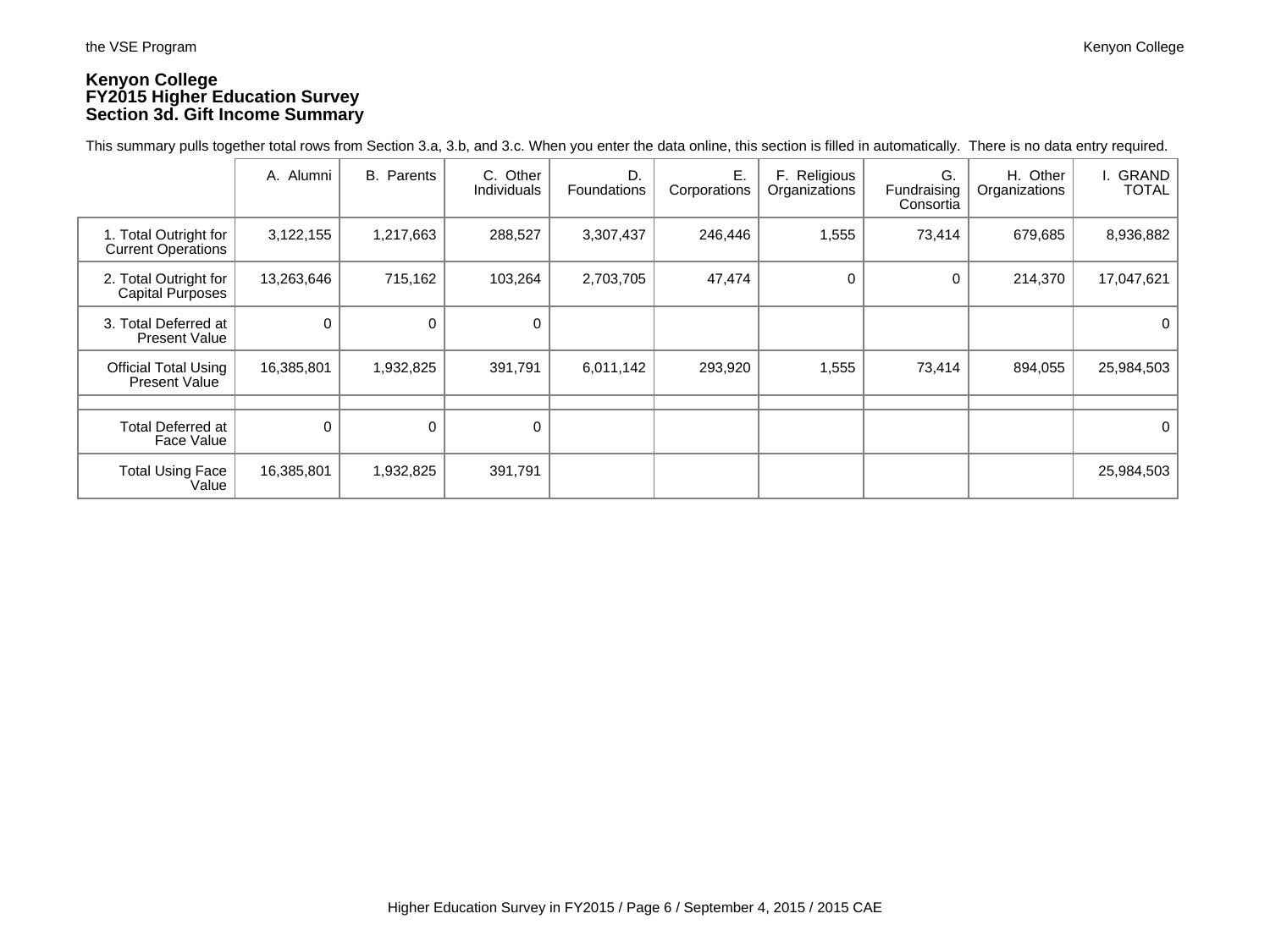#### **Kenyon College FY2015 Higher Education Survey Section 4a. Additional Details on Section 3 - Individuals**

1. Contributions from Individuals A. Contributions from Individuals for All Purposes Alumni Total - REQUIRED

|                                                                     | No. of Record | No. Solicited | No. Donors | Amount \$  |
|---------------------------------------------------------------------|---------------|---------------|------------|------------|
| 1a. Alumni undergraduate<br>degree or diploma holders               | 17,127        | 15,648        | 6,784      | 16,135,225 |
| 1b. Alumni graduate only<br>degree or diploma holders               |               |               |            |            |
| 1c. Alumni without a degree<br>or diploma                           | 942           | 762           | 180        | 250,576    |
| 1d. Enter Totals here ONLY<br>if you have left 1a-1c above<br>blank |               |               |            |            |
| 1e. Alumni Total                                                    | 18,069        | 16,410        | 6,964      | 16,385,801 |
|                                                                     | No. of Record | No. Solicited | No. Donors | Amount \$  |
| 2. Parents                                                          | 7,759         | 7,280         | 2,050      | 1,932,825  |
|                                                                     | No. of Record | No. Solicited | No. Donors | Amount \$  |
| 3. Faculty and Staff                                                | 390           | 390           | 97         | 45,570     |
| 4. Students                                                         | 1,653         | 423           | 384        | 2,469      |
| 5. All Others not counted in<br>$1 - 4$                             | 908           | 1,086         | 361        | 343,752    |
| Dollar Total of rows 3-5 above                                      |               |               |            | 391,791    |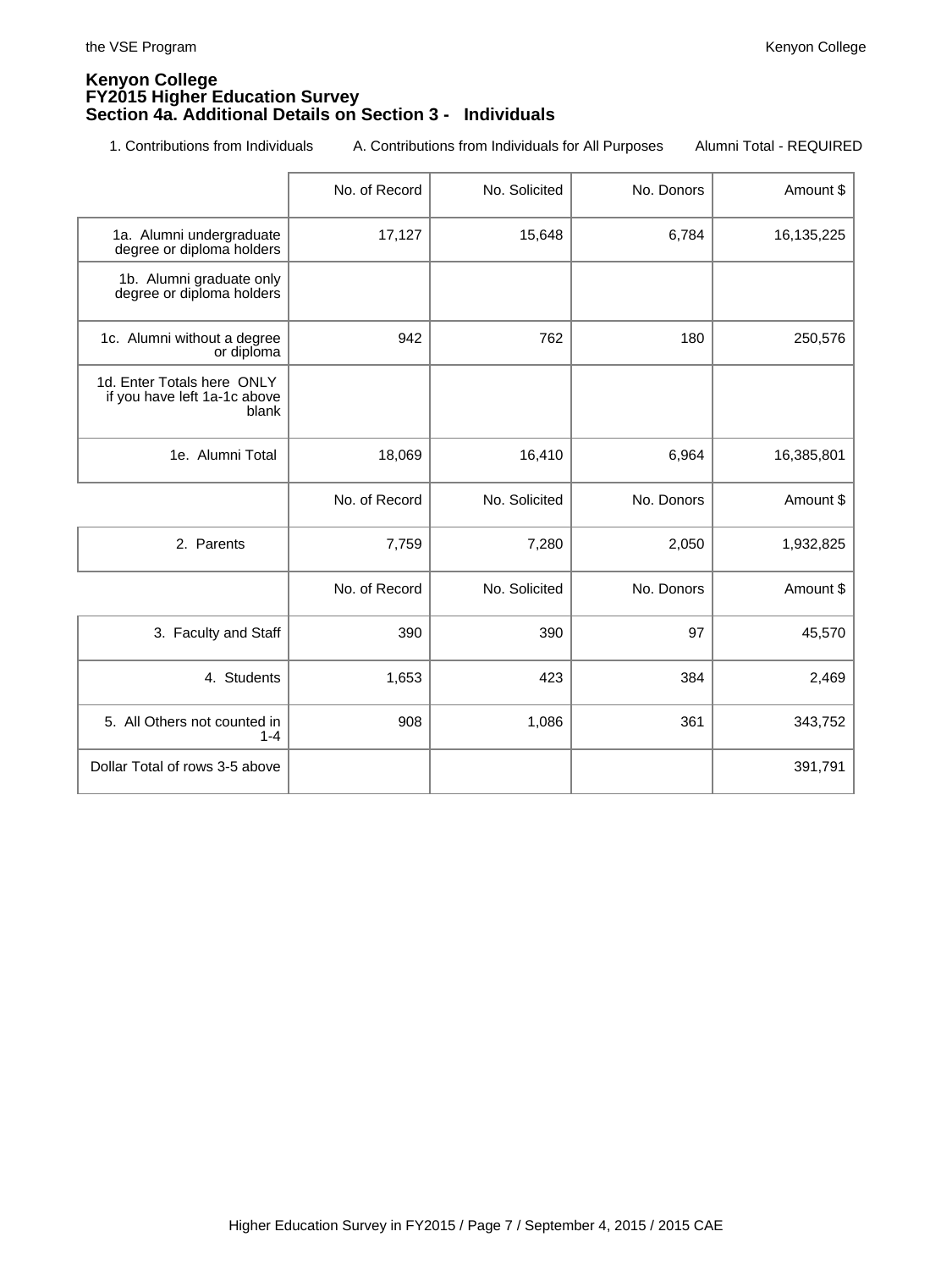B. Contributions from Individuals for Current Operations Only

|                                                                  | No. Solicited | No. Donors | Amount \$ |
|------------------------------------------------------------------|---------------|------------|-----------|
| 1a. Alumni undergraduate degree or<br>diploma holders            | 16,069        | 6,696      | 3,077,353 |
| 1b. Alumni graduate degree or<br>diploma holders                 |               |            |           |
| 1c. Alumni without a degree or<br>diploma                        | 762           | 173        | 44,802    |
| 1d. Enter Totals here ONLY if you<br>have left 1a-1c above blank |               |            |           |
| 1e. Alumni Curr. Ops. Total                                      | 16,831        | 6,869      | 3,122,155 |
|                                                                  | No. Solicited | No. Donors | Amount \$ |
| 2. Parents                                                       | 7,280         | 2,030      | 1,217,663 |
|                                                                  | No. Solicited | No. Donors | Amount \$ |
| 3. Faculty and Staff                                             | 390           | 94         | 40,195    |
| 4. Students                                                      | 423           | 384        | 2,469     |
| 5. All others not counted in 1-4 above                           | 1,086         | 311        | 245,863   |
| Dollar Total of rows 3-5 above                                   |               |            | 288,527   |

 C. Bequests - REQUIRED Include realized bequests, not bequest intentions, which are reported in section 1. Make sure the bequests listed below are also reported in section 3A, 3B, and/or 3C. Bear in mind that most bequests would not appear in 3C. Generally, they are not deferred gifts. In some cases, though, a deferred gift may be established via a will. If any of the reported bequests were reported in 3C, report them below at their present value, not face value.

|                                                                       | No. of Donors | Amount $\frac{1}{2}$ |
|-----------------------------------------------------------------------|---------------|----------------------|
| 1. Bequests for Current Operations                                    | 2             | 35,000               |
| 2. Bequests for Capital Purposes                                      | 4             | 275,712              |
| 3. Enter Totals here ONLY if you have left lines 1<br>& 2 above blank |               |                      |
| 4. Total Bequests                                                     | 6             | 310,712              |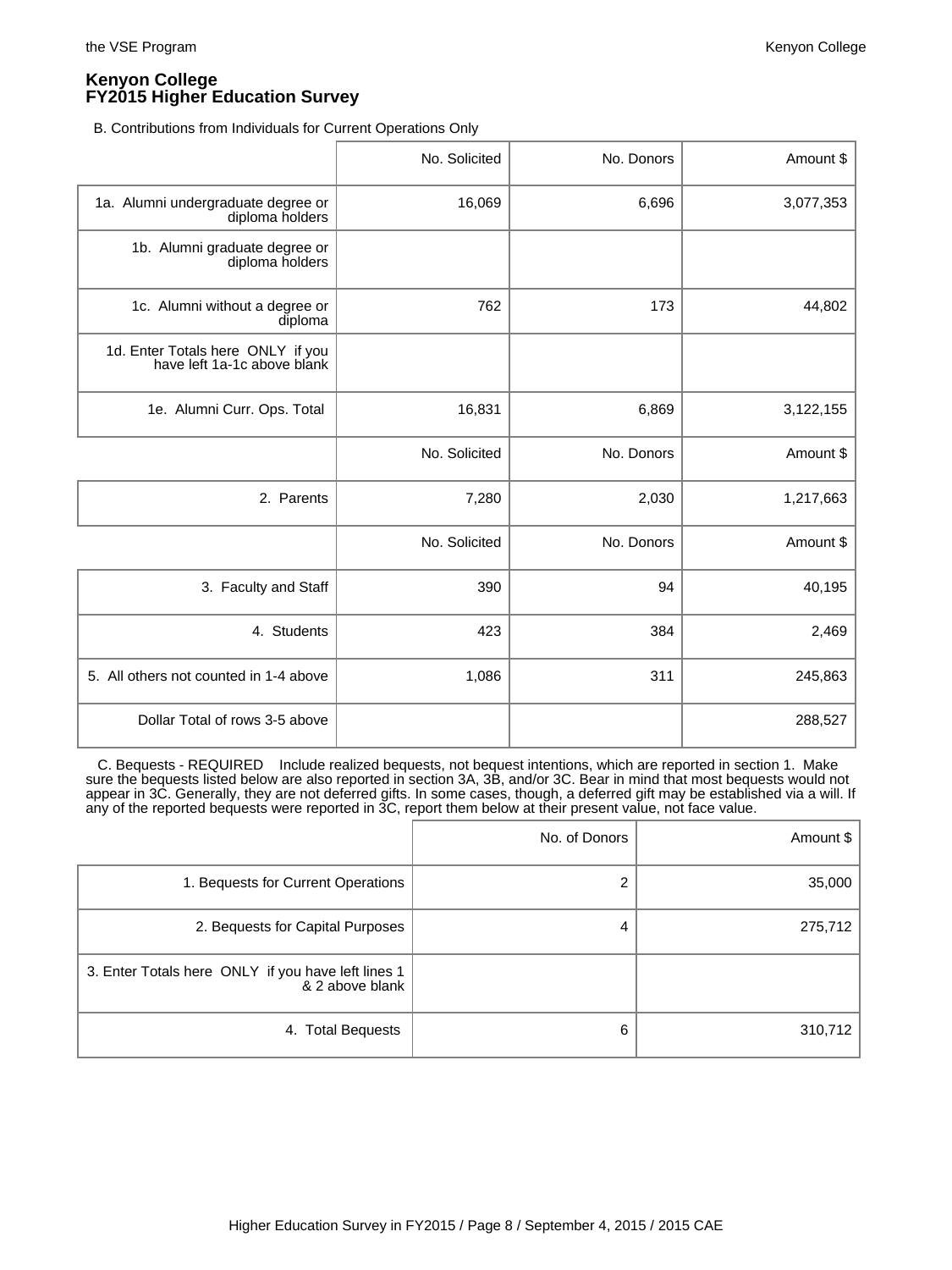D. Three Largest Donor Totals from Individuals - REQUIRED. If any of these gifts are deferred gifts, use PRESENT value, not face value.

|                                             | Largest \$ | 2nd Largest \$ | 3rd Largest \$ |
|---------------------------------------------|------------|----------------|----------------|
| 1. From living individuals                  | 10,668,290 | 758,676        | 519,243        |
| 2. Through estate settlements<br>(bequests) | 200,000    | 53,356         | 30,000         |

 E. Direct Governing Board Giving for All Purposes Include current, emeritus and honorary board members. On row 1 include only gifts that receive legal/hard credit. NEW! Gifts that receive soft credit may be reported on row 2. Remember to report under the dollar amount, the sum of outright gifts plus deferred gifts at PRESENT (discounted) value. You should count trustees in this section even though you previously counted them as alumni, parents, or other individuals. And soft-credit gifts would still be counted even though they are also counted under the type of organization that provided the direct gift. Do not enter zero to indicate you are skipping the question! Just leave the question blank if you're not answering. It is very unlikely that zero is a valid answer to this question.

|                                 | No. of Donors | Amount \$ |
|---------------------------------|---------------|-----------|
| 1. Governing Board Giving       | 46            | 1,984,805 |
| 2. Additional Soft-Credit Gifts | 12            | 1,978,834 |

F. Deferred Giving - REQUIRED Number of gifts (Charitable Remainder Trusts, Pooled Income Funds, Gift Annuities, and the like) whose dollar amount is reflected in Section 3.C.

|                 | Number established or added to during  <br>reporting period |
|-----------------|-------------------------------------------------------------|
| Deferred Giving |                                                             |

G. Appreciated Property Giving

|                                                                     | No. of Gifts | Amount \$  |
|---------------------------------------------------------------------|--------------|------------|
| 1. Securities                                                       | 117          | 2,414,284  |
| 2. Real estate                                                      | 0            | 0          |
| 3. Other real property                                              | 91           | 10,655,801 |
| 4. Enter Totals here ONLY if you have left lines<br>1-3 above blank |              |            |
| 5. Total Apprec. Prop.                                              | 208          | 13,070,085 |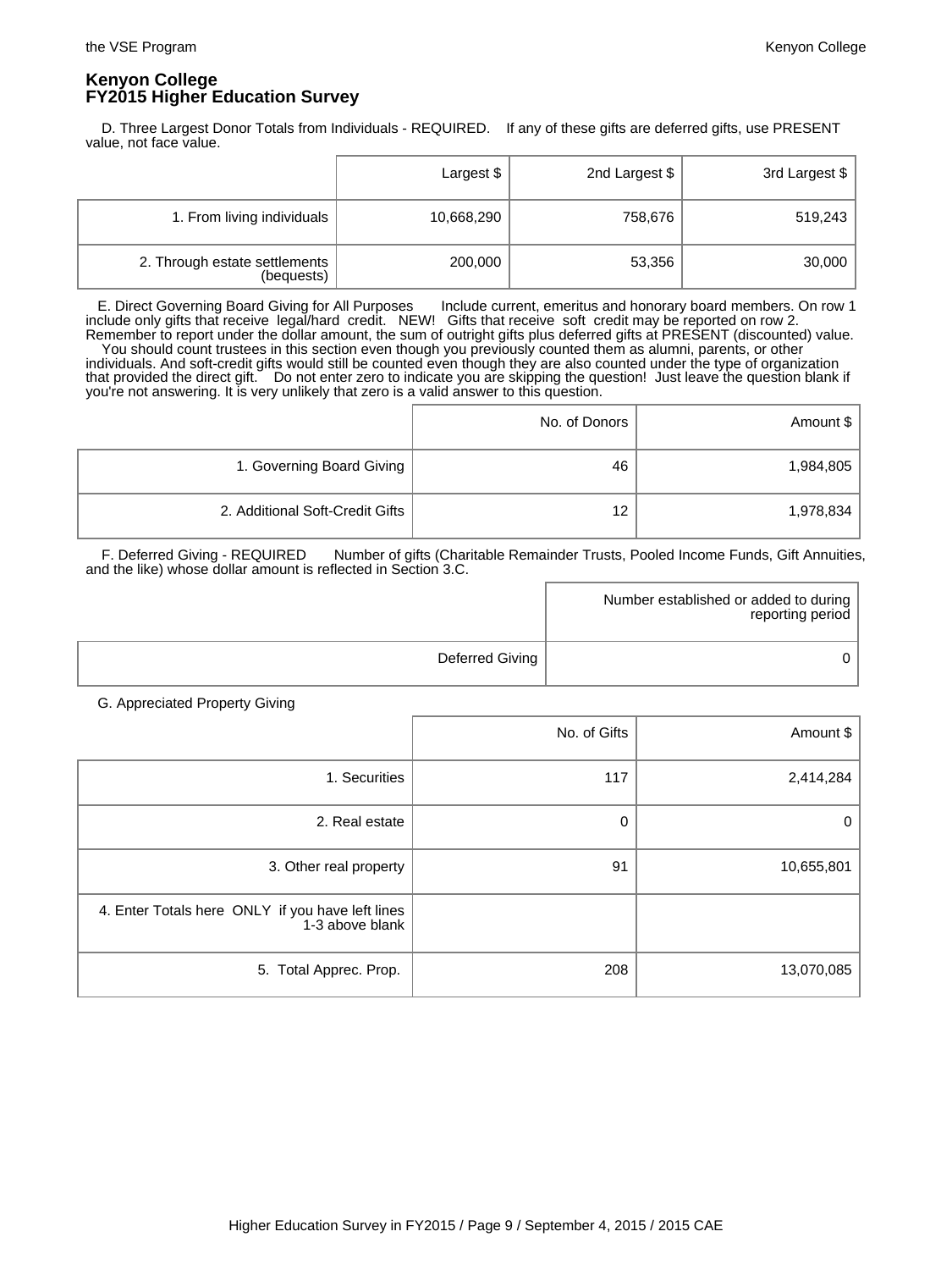H. Personal Giving Additional Details Some personal gifts are dispensed through organizations and therefore are not reflected as personal giving data on this survey. Please report below personal gifts that are officially counted as coming from organizations elsewhere on this survey. The amount from family foundations will appear in section 4b and should not be entered here.

|                                                 | No. of Donors | Amount \$ |
|-------------------------------------------------|---------------|-----------|
| Donor-Advised Funds                             | 176           | 818,760   |
| <b>Businesses</b>                               | 84            | 90,700    |
| Other Organizations (Including Federated Funds) | 9             | 3,698     |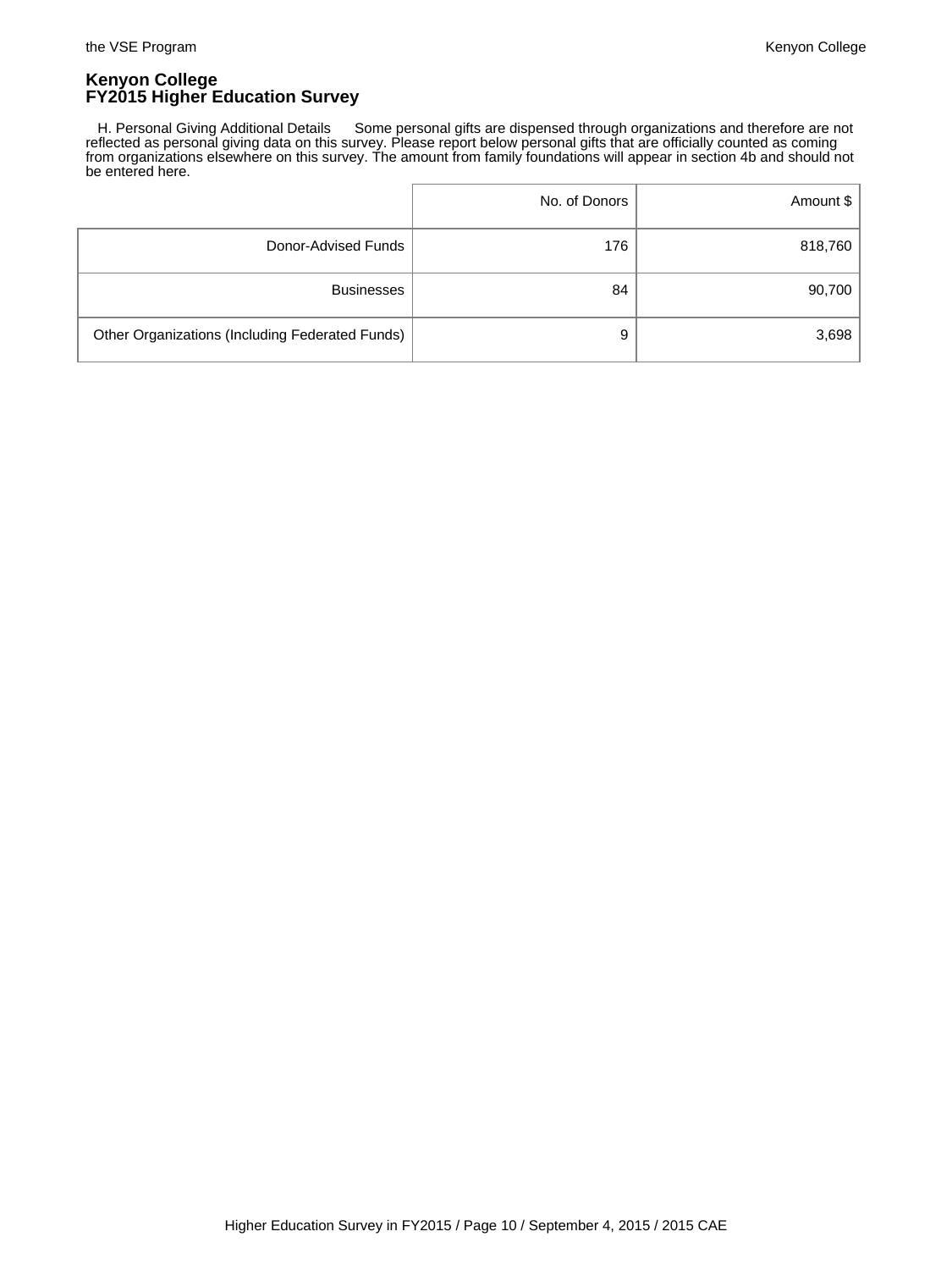#### **Kenyon College FY2015 Higher Education Survey Section 4b. Additional Details on Section 3 - Organizations & Other**

2. Contributions from Organizations A. Foundations

|                                                         | No. of Donors | Amount \$ |
|---------------------------------------------------------|---------------|-----------|
| 1. Personal and Family                                  | 86            | 2,924,692 |
| 2. Other foundations and trusts, excluding<br>corporate | 20            | 3,086,450 |
| 3. Total                                                | 106           | 6,011,142 |

 B. Three Largest Donor Totals from Foundations - REQUIRED The sum of the three largest donor totals from Foundations below must not exceed the total dollar amount reported from Foundations above because these largest donor totals must be included in the amounts reported above and in Section 3.

|             | Largest \$ | 2nd Largest \$ | 3rd Largest \$ |
|-------------|------------|----------------|----------------|
| Foundations | 1,068,334  | 925,000        | 681,755        |

 C. Corporations 1. Forms of Giving DO NOT INCLUDE CORPORATE PARTNERSHIPS ANYWHERE ON THE VSE SURVEY. THESE INCLUDE, BUT ARE NOT LIMITED TO, THE PLM SOFTWARE AGREEMENTS AND SIMILAR ARRANGEMENTS AS PART OF THE PACE PARTNERSHIP. IF THESE WERE INCLUDED IN SECTION 3, PLEASE RETURN TO THAT SECTION, REMOVE THEM, AND SAVE 3D AGAIN.

|                                                         | No. of Gifts | Amount $\frac{1}{2}$ |
|---------------------------------------------------------|--------------|----------------------|
| 1. Cash and securities (exclusive of matching<br>gifts) | 131          | 110,449              |
| 2. Company products                                     | 0            | 0                    |
| 3. Other company property                               | 0            | 0                    |
| 4. Matching gifts                                       | 360          | 183,471              |
| 5. Total                                                |              | 293,920              |

2. Additional Matching Gifts Details In addition to the amounts listed directly above in line 4, please report below matching corporate gifts that were dispensed through a third party, such as a community foundation, charitable gift fund, or other entity. These would not be counted as corporate giving elsewhere in the survey, but are under the control of companies.

|                                                | No. of Gifts | Amount \$ |
|------------------------------------------------|--------------|-----------|
| Matching Gifts Not Directly From a Corporation | 35           | 10.772    |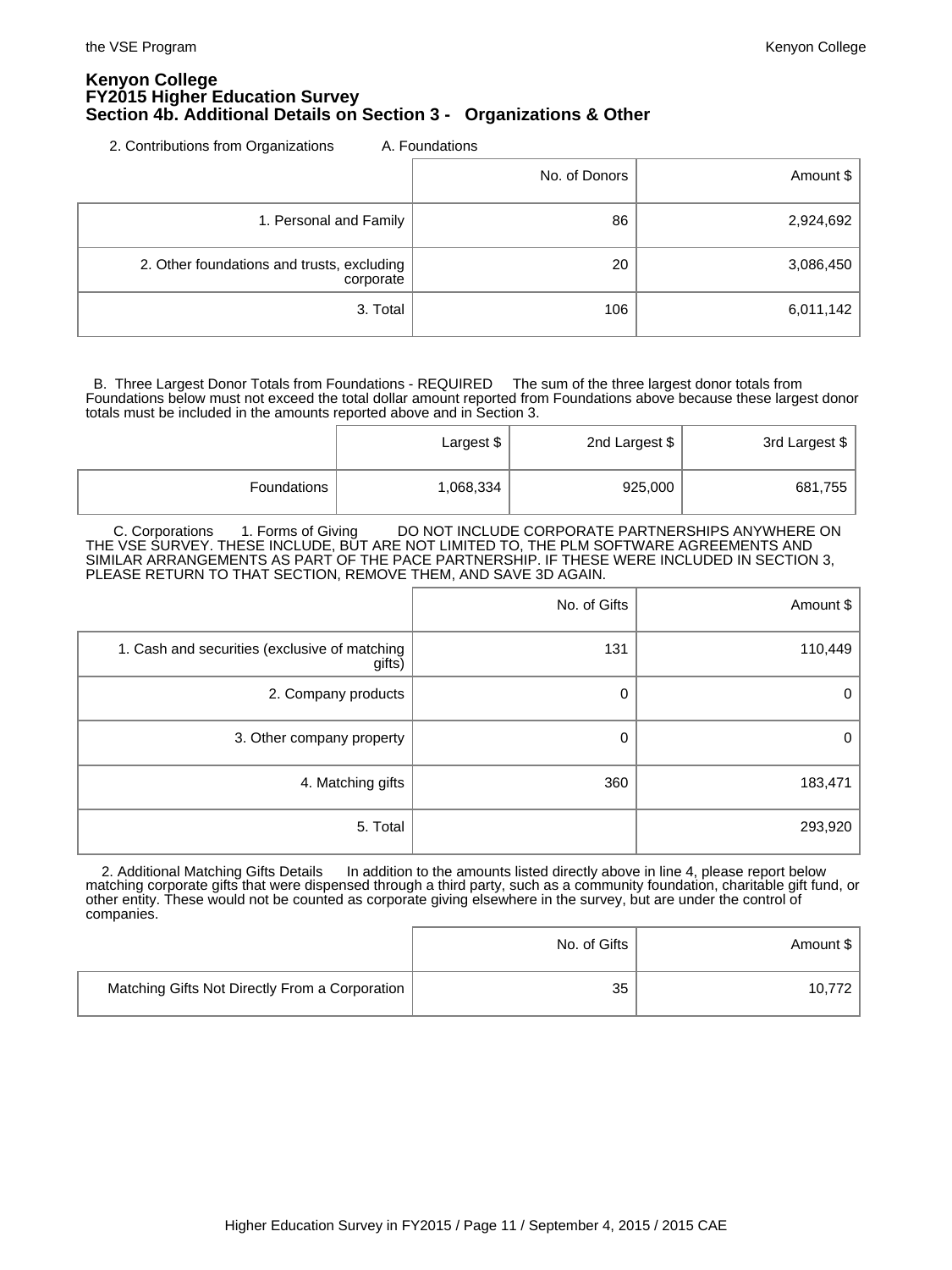D. Three Largest Donor Totals from Corporations - REQUIRED The sum of the three largest donor totals from Corporations below must not exceed the total dollar amount reported from Corporations you reported in Section 3. DO NOT INCLUDE CORPORATE PARTNERSHIPS ANYWHERE ON THE VSE SURVEY. THESE INCLUDE, BUT ARE NOT LIMITED TO, THE PLM SOFTWARE AGREEMENTS AND SIMILAR ARRANGEMENTS AS PART OF THE PACE PARTNERSHIP. IF THESE WERE INCLUDED IN SECTION 3, PLEASE RETURN TO THAT SECTION, REMOVE THEM, AND SAVE 3D AGAIN.

|              | Largest \$ | 2nd Largest \$ | 3rd Largest \$ |
|--------------|------------|----------------|----------------|
| Corporations | 11,824     | 11,500         | 10,000         |

 3. Other Fundraising Activity A. Purposes of Gifts to Endowment: Income Restricted (Include both outright and deferred gifts, and use the PRESENT value of deferred gifts.)

|                                       | Amount \$   |
|---------------------------------------|-------------|
| 1. Academic Divisions                 | 45,000      |
| 2. Faculty and Staff Compensation     | 480,000     |
| 3. Research                           | 132,000     |
| 4. Public Service and Extension       | 0           |
| 5. Library                            | 7,538       |
| 6. Operation and Maintenance of Plant | $\mathbf 0$ |
| 7. Student Financial Aid              | 1,722,906   |
| 8. Athletics                          | $\pmb{0}$   |
| 9. Other                              | 1,774,393   |
| Total                                 | 4,161,837   |